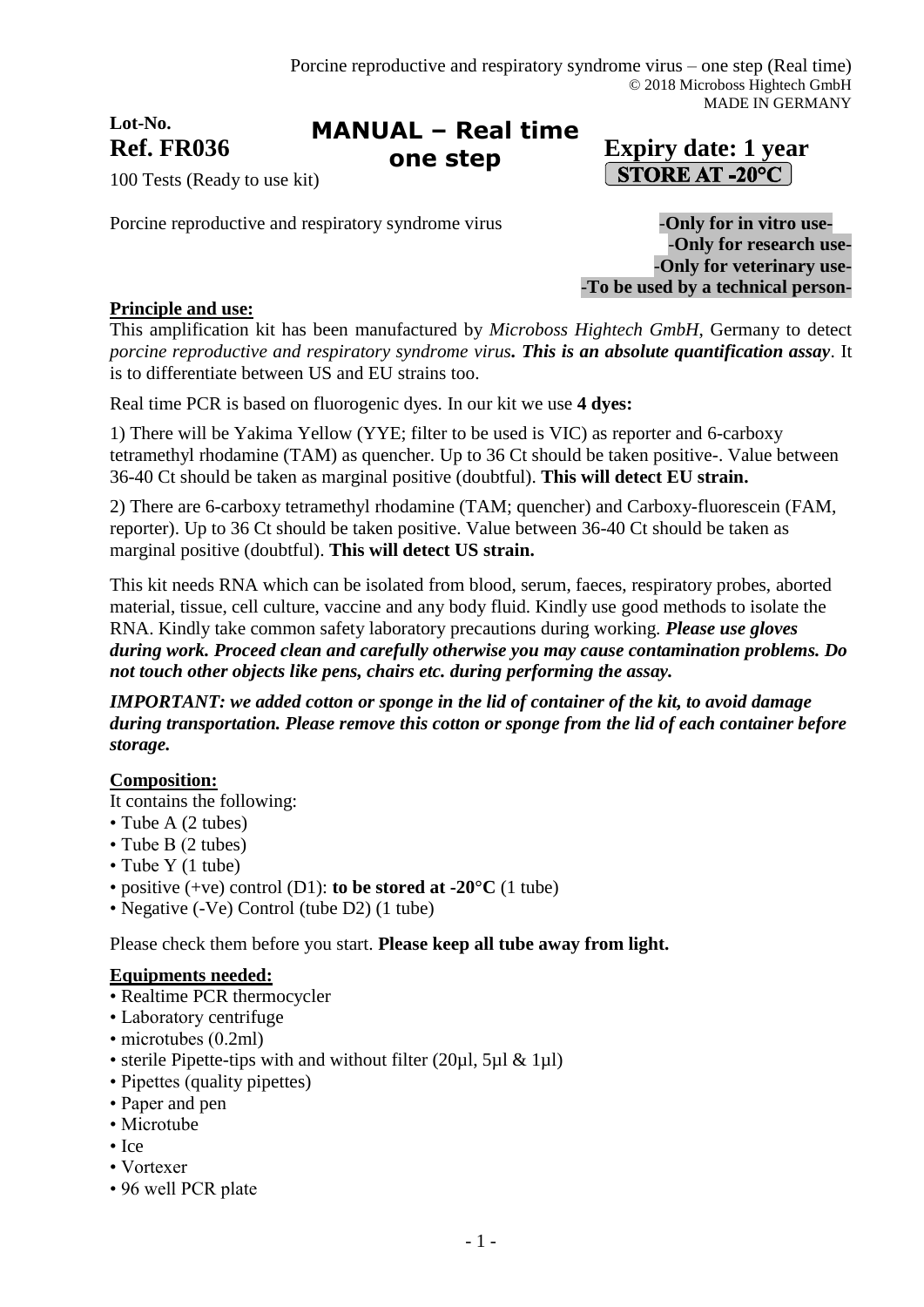## **Procedure:**

# *ONCE AGAIN: VERY IMPORTANT ! PLEASE USE GLOVES ! DON'T TOUCH ANY OTHER OBJECTS, OTHERWISE THERE MAY BE RNASE CONTERMINATION DURING THIS PART.*

### **STEP A**

1. Kindly thaw **one tube** each: A, B, Y, D1 and D2. After thawing, kindly put the tubes at 4°C (as it is better). If the kit is not in use, please store this at -20°C.

2. Mark your microtubes with a sample number, +ve Control and –ve Control. You can use 96 well microplate instead of tubes.



**TIP: Add 7µl A + 10µl B + + 1µl Y = 18µl per reaction. In case you want to run 10 reactions i.e. you need total 180µl, therefore you should mix 70µl of A + 100µl of B + 10µl of Y = 180µl from which you can take 18µl and add to each tube. This way you save time and hardware.**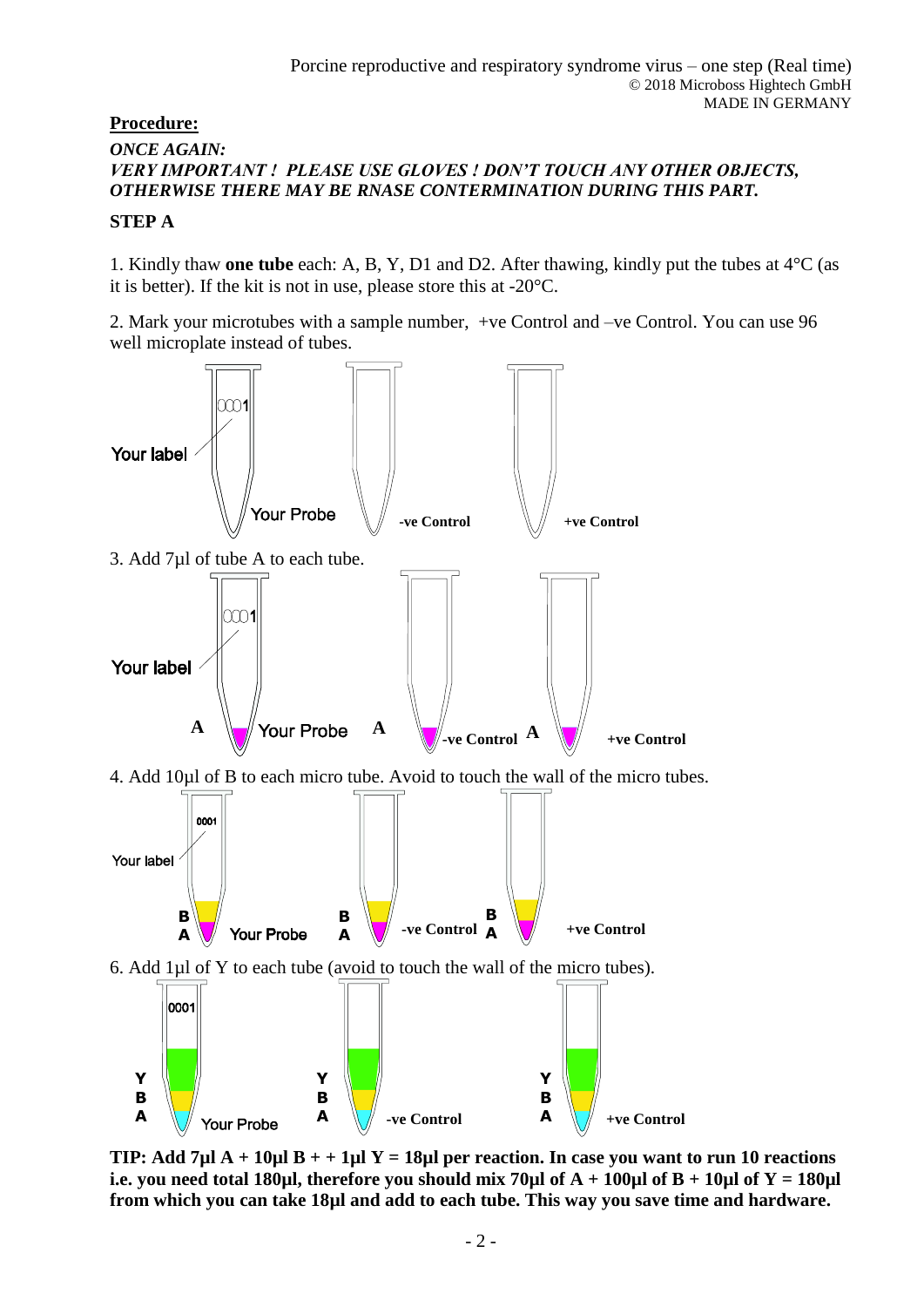7. Add 2µl of your RNA with sterile pipette-tip with filter to each micro tube according to your label except +Ve and -Ve (avoid touching the wall). **Use every time a new pipette tip** (for each sample) ! Mix it.



8. Use new pipette tip with filter. Add 2µl of tube D1. This is the positive control supplied with our kit. Mix it.



9. Use a new pipette tip. Add 2µl of –Ve (tube D2) to –Ve Control (don't touch the wall).Mix it.



10. Centrifuge all tubes for 20 sec. for 8000 rpm (this is not necessary but it is better).

11. Run the program of your thermocycler as followings: Kindly check whether you have added everything correctly as the level of the volume of each micro tube must be almost the same.



**You must use quencher and reporter dye to setup your software (see FAQ) and run the following program:**

- 1. 60 minutes at 42°C 10 minutes at 70°C
- 2. 15 seconds at  $95^{\circ}$ C  $\rightarrow x$  40 cycles 60 seconds at 60°C

Before you start the PCR program, kindly check whether tubes are closed properly. **Microtubes must be in contact with metal block** (important!). There should be no air or lose contact with metal block of thermocycler.